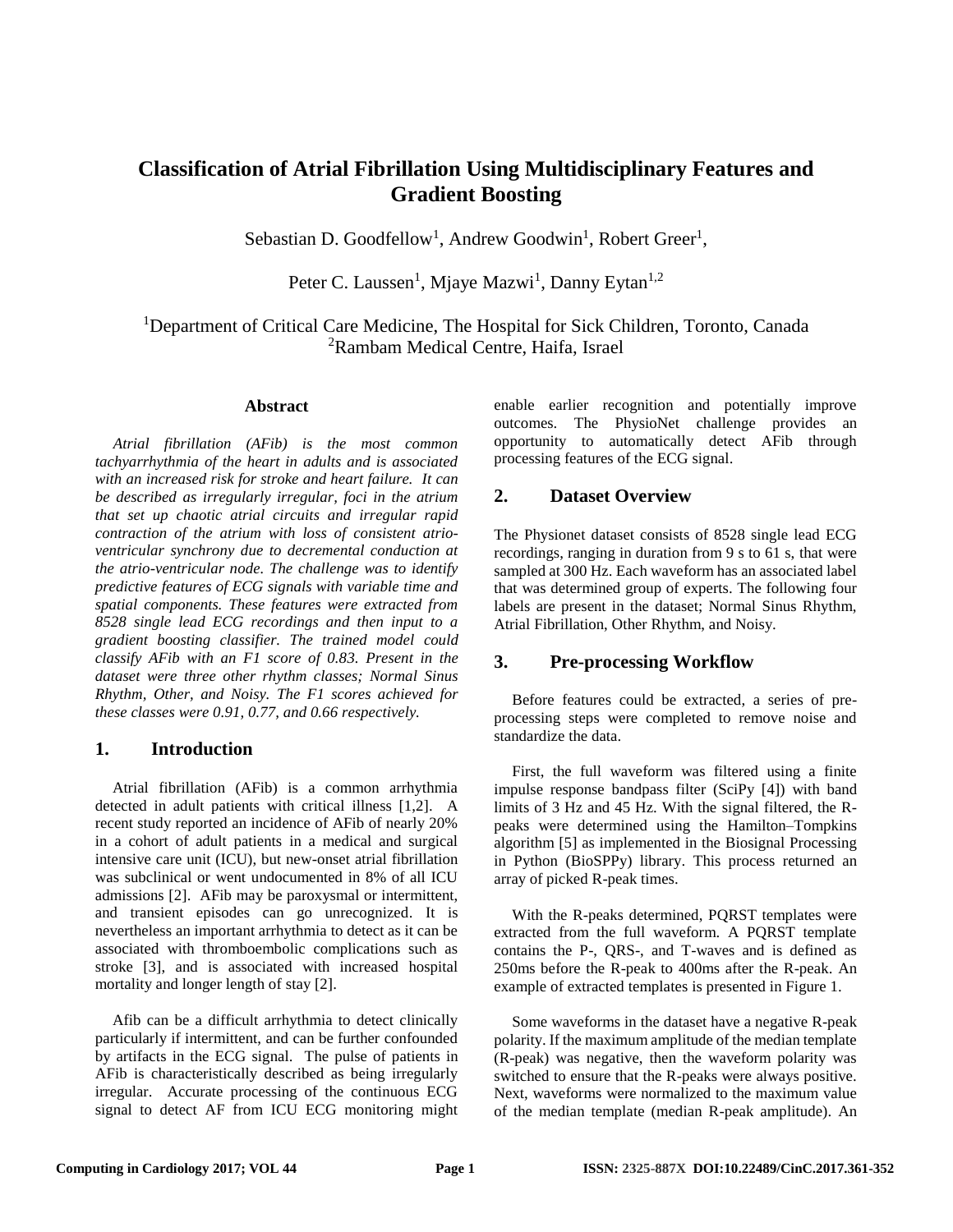

example of a normalized waveform is presented in Figure 1.

Figure 1. Example of R-peak filtering on a normalized waveform.

The final step was R-peak filtering to remove any noise or ectopic beats that the Hamilton–Tompkins algorithm mistakenly selected. This was done by calculating the correlation coefficient of a section of each template, 25 sample points before to 25 sample points after the R-peak, with that of the median template. If the correlation coefficient was below 0.9, the template and corresponding R-peak were rejected. An example of this process is presented in Figure 1. This waveform contains a transient burst of noise in the first few seconds from which the Hamilton–Tompkins algorithm detected some R-peaks. Because the shape of the templates associated with those R-peaks do not correlate with the median template, they

were rejected. This is an important step given that R-peak to R-peak Interval (RRI) statistics can be quite sensitive to noise.

#### **4. Feature Engineering**

Over 300 features were extracted from each waveform and used in various arrangements to train the most accurate model. In this section, we will provide a general overview of the features, which were grouped into three main classes; (1) Full Waveform Features, (2) Template Features, and (3) RRI Features.



Figure 2. Example of picked templates for Normal Rhythm and Atrial Fibrillation.

# **4.1. Full Waveform Features**

Full waveform features were extracted from the complete duration of the signal. Basic amplitude features included min, max, mean, median, standard deviation, skew and kurtosis. Additionally, the waveform duration was also included as a feature.

A more advanced set of full waveform features was generated from the stationary wavelet transform decomposition of the full waveform [6]. The transformation was done using the PyWavelets toolbox and the Daubechies 4 (db4) mother wavelet. The approximation and detail coefficients of decomposition levels  $1 - 4$  were used. On each set of coefficients, three max/mean power spectral density ratios were calculated for the following frequency bands:  $3 - 10$  Hz,  $10 - 30$  Hz, and  $30 - 45$  Hz. Additionally, the log entropy [6] and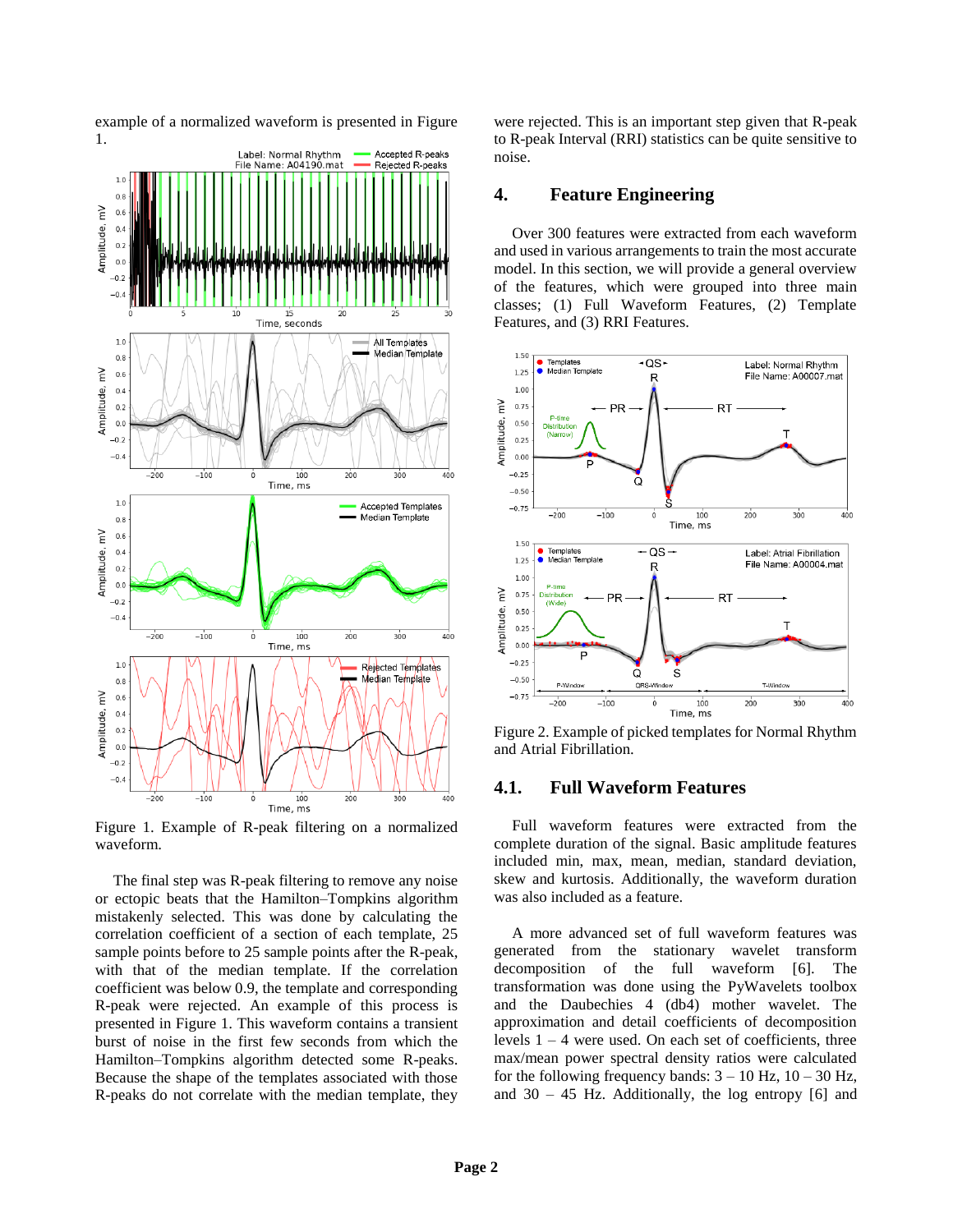Higuchi fractal dimension (PyEEG toolbox) were calculated.

# **4.2. Template Features**

Template features were extracted from all templates that passes the filter process. The P-, Q-, R-, S-, and T-wave amplitudes and times were all picked for each template. Summary statistics, such as the mean, median, and standard deviation, were computed for both the amplitude and time of each wave. Additionally, the PR, QS, and RT interval times and the P-wave energy were computed for each template. These features proved useful for differentiating between Normal Rhythm and Atrial Fibrillation. For the Normal Rhythm example in Figure 2, the distribution of P-wave times is tight given that the signal contains a clear P-wave. Conversely the lack of a Pwave in an Atrial Fibrillation rhythm, the distribution of pick times is broader. The effectiveness of these features decreases as the signal to noise ratio (SNR) decreases.

# **4.3. RRI Features**

From the filtered R-peaks, the following time series were calculated: RR Interval (RRI), RRI Velocity, and RRI Acceleration. From these time series, a wide range of heart rate variability features were extracted. These included standard heart rate variability statistics such as: max, min, median, mean, standard deviation, pNN20, and pNN50. We also calculated the standard deviations (SD1 and SD2) along the major and minor axes of an ellipse fit to the 2D scatter point data  $RRI_n$  and  $RRI_{n+1}$ 

Spectral features were calculated from the power spectral density of the RRI sequence. Since the RRI sequence is not regularly sampled, the sequence was first interpolated with a cubic spline sampled at 4 Hz. The power spectral density ratios were calculated for three frequency bands:  $0 - 0.04$  Hz,  $0.04 - 0.15$  Hz, and  $0.15 -$ 0.4 Hz.

Lastly, a series of nonlinear features for dynamical systems, based on one-dimensional time series, were calculated for the RRI and RRI Velocity series [pyEEG, pyrem, and nolds toolboxes]. These included Sample Entropy, Approximate Entropy, Hjorth Parameters (Activity, Complexity, and Morbidity), and Higuchi Fractal Dimension.

# **7. Hyper-Parameter Tuning**

For this study, we chose to use Xtreme Gradient Boosting (XGBoost) as our learning algorithm given its robust regularization function and its demonstrated success at winning previous data science competitions. XGBoost

builds an additive model in a forward stage-wise fashion where at each stage, a defined number of regression trees are fit on the negative gradient of the loss function [8]. XGBoost has the following hyper-parameters that need to be tuned: *eta, min\_child\_weight, max\_depth, max\_leaf\_nodes, gamma, max\_delta\_step, subsample, colsample\_bytree, colsample\_bylevel, lambda, alpha,* and *scale\_pos\_weight.* For this study, we employed a grid search approach to hyper tuning. The goal of hyperparameter tuning is to find a set of hyper-parameter values that produced a good trade-off between model bias and variance.



Figure 3. Testing set confusion matrix.

# **8. Model Evaluation**

The final cross validation [7] score for the model with all hyper-parameters tuned, was 0.82475 with a standard deviation of 0.00704. Once the hyper-parameters were all tuned, the model was trained on the entire training dataset (75 % of the total dataset) and tested on the testing dataset (remaining 25 %). The results of the test score are presented in Table 1 where we see that the model performs best on Normal Rhythm, followed by aFib, Other Rhythm, and Noisy in that order. The Physionet  $F_1$  score for the testing dataset was 0.83675, which is the average  $F_1$  of Normal, aFib and Other. The test score is slightly higher than the cross-validation score (0.82475), which is acceptable.

Figure 3 displays the confusion matrix for the test results. The confusion matrix shows what proportion of a class was given which label. For example, in the testing dataset, there were 1263 Normal Rhythm waveforms for which 93.82% were correctly labeled as Normal Rhythm,